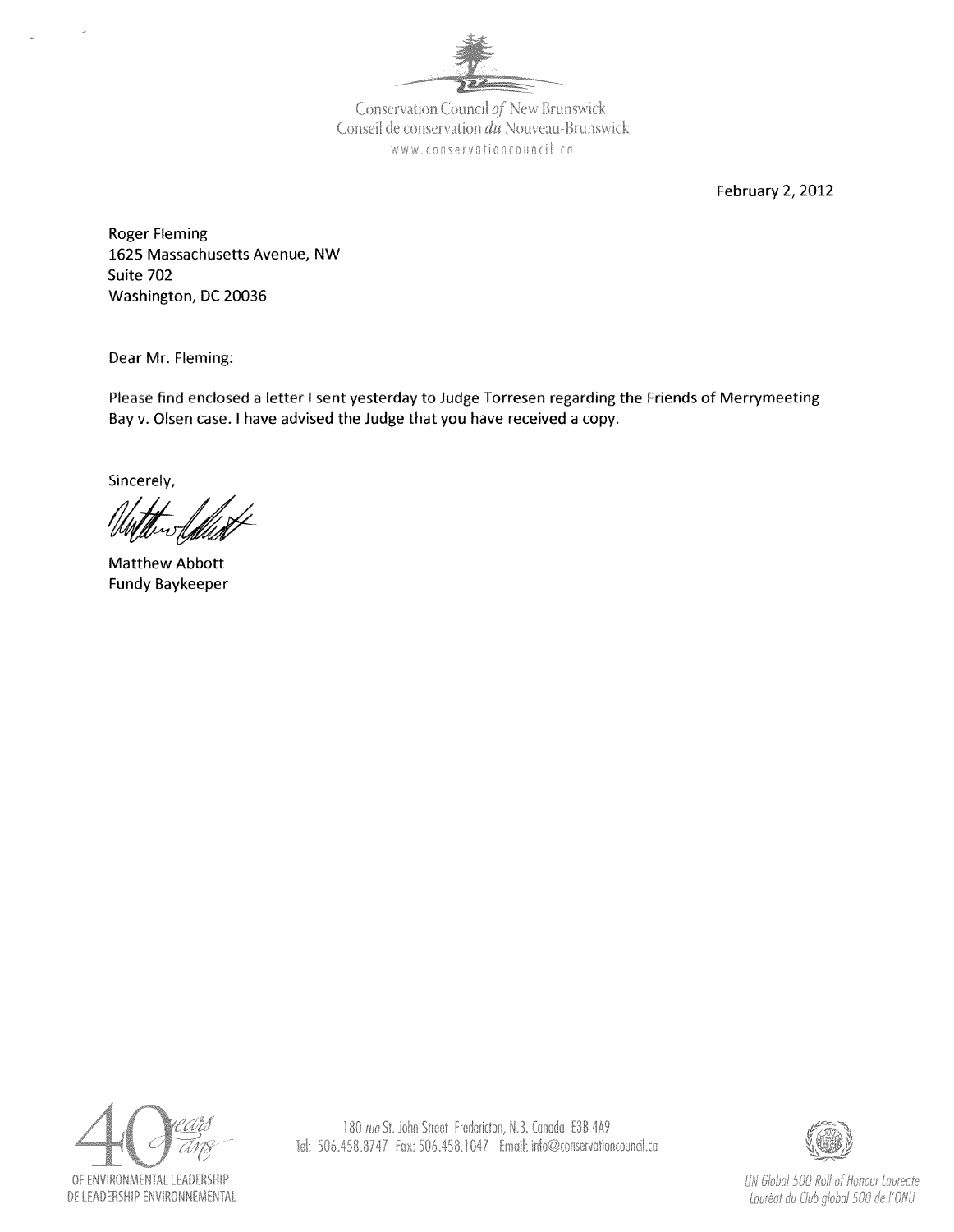

Conservation Council of New Brunswick Conseil de conservation du Nouveau-Brunswick الموارد المعاملة والمحافظ والموارد والمحالي والمحالي

February 1, 2012

Judge Nancy Torresen Edward T. Gignoux United States Courthouse 156 Federal Street Portland, Maine 04101

Dear Judge Torresen:

We are writing you in regards to the Friends of Merrymeeting Bay v. Olsen case that sits before you now. We realize that a letter directly to the court is unconventional. However, our organization takes great interest in the case before you, indeed have been following and speaking out on this issue for over a decade, and would like to express our interest in the case. We would also like to advise that, should the case go forward, we will submit an amicus curiae brief to the court.

As you know, the St Croix River forms part of the Canada - U.S.A. border between New Brunswick and Maine. It has been a source of consternation for Canadians that the State of Maine has unilaterally denied passage of alewife to waters that are shared between the two countries. We believe that the extirpation of alewives from approximately 98% of their spawning habitat in the St Croix River has diminished the quality of the St Croix watershed, and indeed the broader Bay of Fundy / Gulf of Maine system. It has prevented the production of Significant numbers of a species that plays a keystone role in the ecosystem.

We would like to echo the plaintiffs in emphasizing the ecological, economic, historical, and cultural importance of the alewife in the Gulf of Maine and Bay of Fundy System. Travelling in large schools, alewives serve as feed stock for groundfish, such as  $\cot^{1}$  various pelagic fish species, and fish-eating birds.<sup>2</sup> They also serve as cover from prey for spawning salmon and salmon fry; an important function given the severely depleted wild Atlantic Salmon populations.<sup>3</sup> Alewife also provide marine derived nutrients to the river system through their excreted materials, eggs, and carcasses.<sup>4</sup>

The alewife is the only known host for the freshwater mussel Anodonta implicata (alewife floater).<sup>5</sup> The alewife floater will not be able to populate areas blocked to alewife, such that to block the alewife from the St. Croix watershed is also to block the alewife floater, and the important ecological role they play, such as filtering freshwater ecosystems, storing nutrients and minerals in their shells and tissues, and serving as food for a variety of aquatic species. <sup>6</sup> The variety and scope of the ecological role played by the alewife led the International St. Croix River Watershed Board to identify the alewife "as one of its major environmental health indicators"<sup>7</sup> in the St. Croix River.<sup>8</sup>

Given this important ecological role, it is clear to us that the extirpation of alewives has led to diminished water quality in the St Croix River. The yearly alewife migration is a critical phase in the ecology of the river, and without the spawning migration nutrient flows, filtering functions of the alewife floater, and the nutritional needs of alewife predators the quality of the river is diminished.

EADERSHIP ENVIRONNEMENTAL

180 rue St. John Street, Fredericton, N.B. Conada, E33 4A9 5C6.452,37 d 7

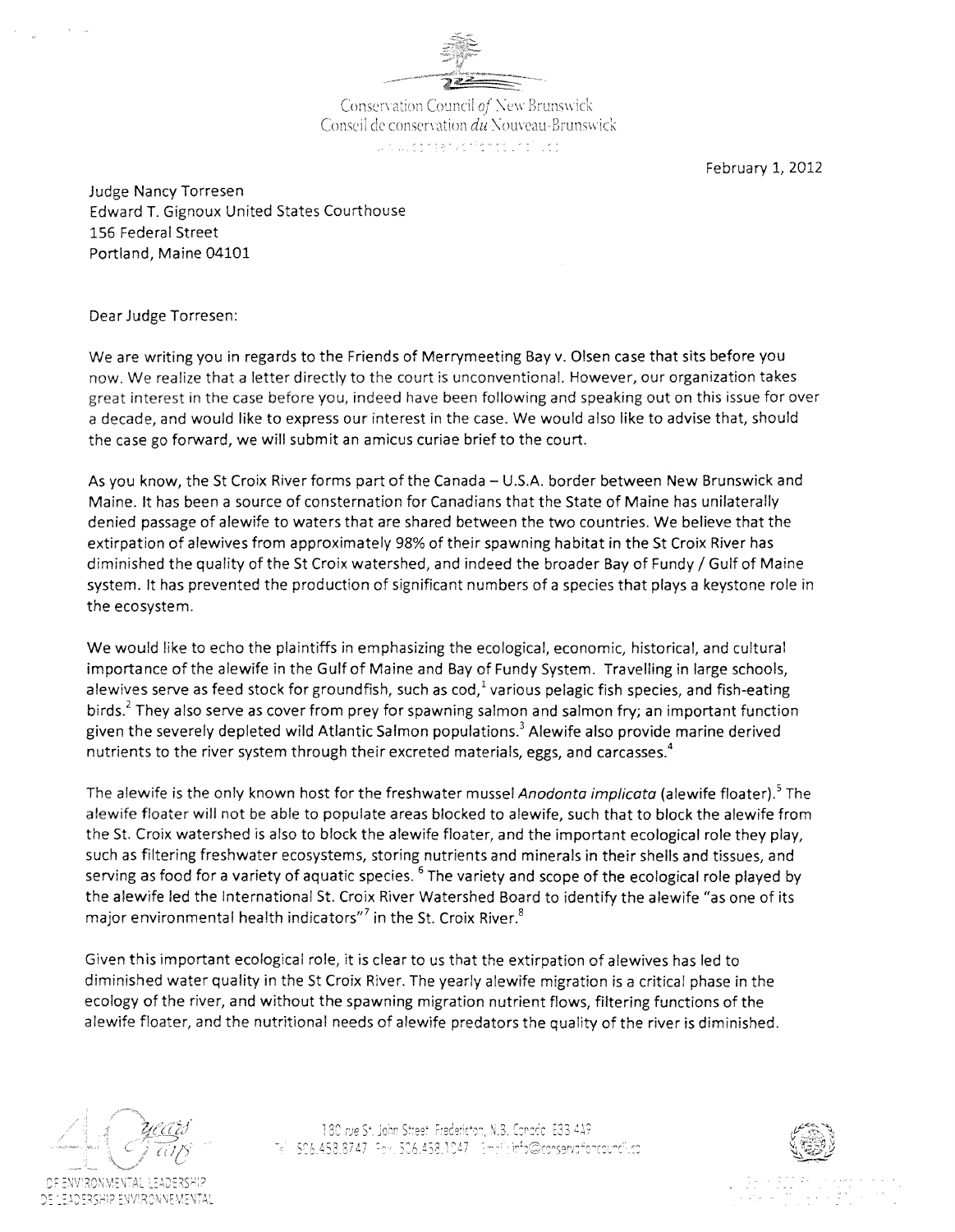Conservation Council of New Brunswick Conseil de conservation du Nouveau-Brunswick www.comprumber.com/inn

While being a critical part of St. Croix and Passamaquoddy ecosystems, alewives also serve important part of the commercial fishing industry. Alewife are important to those who gather them both as food and lobster bait. They are commercially marketed as pet food and fertilizer,<sup>9</sup> as well as for other purposes. The loss of significant numbers of alewife, due to the State of Maine's law banning alewife from the river, has prevented Canadian and United States citizens from engaging in the economic activity associated with healthy alewife runs.

The Conservation Council of New Brunswick has a long history of conducting research and engaging in policy discussions regarding human impacts on the marine environment and coastal fisheries. Beginning in 2003, the Fundy Baykeeper, a program of the Conservation Council, has maintained an active patrol in the waters off South West New Brunswick (including the lower reaches of the St Croix River), and tracks the environmental impact of a number of human activities. Our past activities include the establishment of the Musquash Estuary, the last intact estuary in the Gulf of Maine, as the regions first Marine Protected Area; extensive research examining the impact of nutrient pollution from salmon aquaculture and other sources on the coastal environment; an ongoing and already successful campaign to curb industrial marine debris in the Bay of Fundy and; a project to identify, assess and remediate or remove tidal barriers.

We will close by reasserting the importance of this case to us as an organization committed to fostering a healthy and resilient Gulf of Maine / Bay of Fundy. We see the forced extirpation of alewives from the St Croix River to have a significant negative impact on the ecosystems and coastal citizen's who rely on this keystone species.

Sincerely,

David Coon Executive Director

Matthew Abbott Fundy Baykeeper



FNV:RONMENTAL : FADERSH! DE LEADERSHIP ENVIRONNEMENTAL